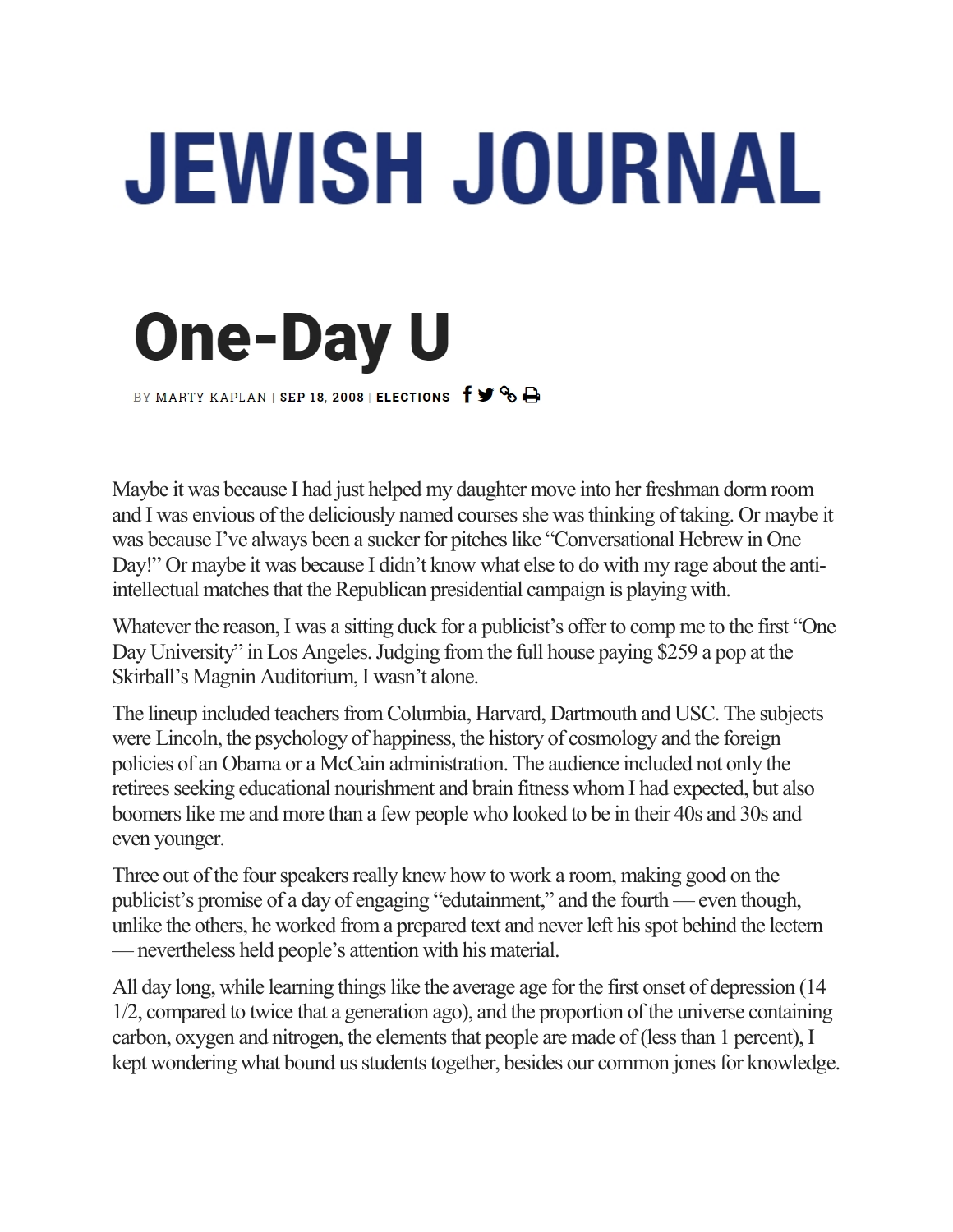The answer came home to me during the foreign policy lecture by my friend and USC colleague, professor Steven Lamy.

In the midst of providing an analytic framework for understanding the traditions and belief systems of U.S. foreign policy, he pointed out the substantive poverty of the discussion of foreign policy occurring during this campaign, despite so many grave foreign policy issues that will face the next president. Security challenges and security strategies? Yes, those are in the campaign mix. But dealing realistically with the global economy, or thinking creatively about using the U.S.'s non-military power, or grappling with the social threat that traditional cultures see posed by the massive exportation of American entertainment, or with the environmental threat posed by exporting our consumerist culture: issues like these not so much, or not at all.

The reason for this neglect is that the conduct of foreign policy is now all about electoral considerations, and the majority of the American people return the favor by not paying attention to it. The result, says Steve Lamy, is an uninformed American public easily manipulated by power players in Washington who prefer that the wide range of options potentially available for America's role in the world not be put on the table for scrutiny.

The irony is that there is a rising generation that does see foreign policy as something more than shouting, "9-11!" At USC, as Steve pointed out, the 791 undergraduates majoring in international relations — one of the most popular majors in the college — do know what the Bush doctrine is.

Which brings me to the thread binding the newest alumni of One Day U. Yes, I could be projecting my own feelings onto them. But from the questions they asked the faculty, from conversations I heard during breaks, from the room's reaction to Steve Lamy's mention of the foreign policy credential claimed by Sarah Palin with a straight face (you can see Russia from an island in Alaska), I had the strong impression that the people in that auditorium were connected by a common sense of outrage at the demonization of learning going on in this campaign.

To be sure, every campaign, in both parties, relies on bumper-sticker slogans and 30-second ads, and, at least since the 1980s, television has proven itself dismally unequal to the opportunity for covering a campaign as a national conversation about the big issues facing the country.

Yet the way the McCain campaign has turned "elite" into a dirty word, and delightedly derided Obama's education as effete, and turned the sow's ear of Sarah Palin's lack of foreign policy experience into the silk purse of salt-of-the-earth small town values — you have to go back to Spiro Agnew and his bullyboy ventriloquists, Pat Buchanan and William Safire, to find this kind of sneering contempt for educated people.